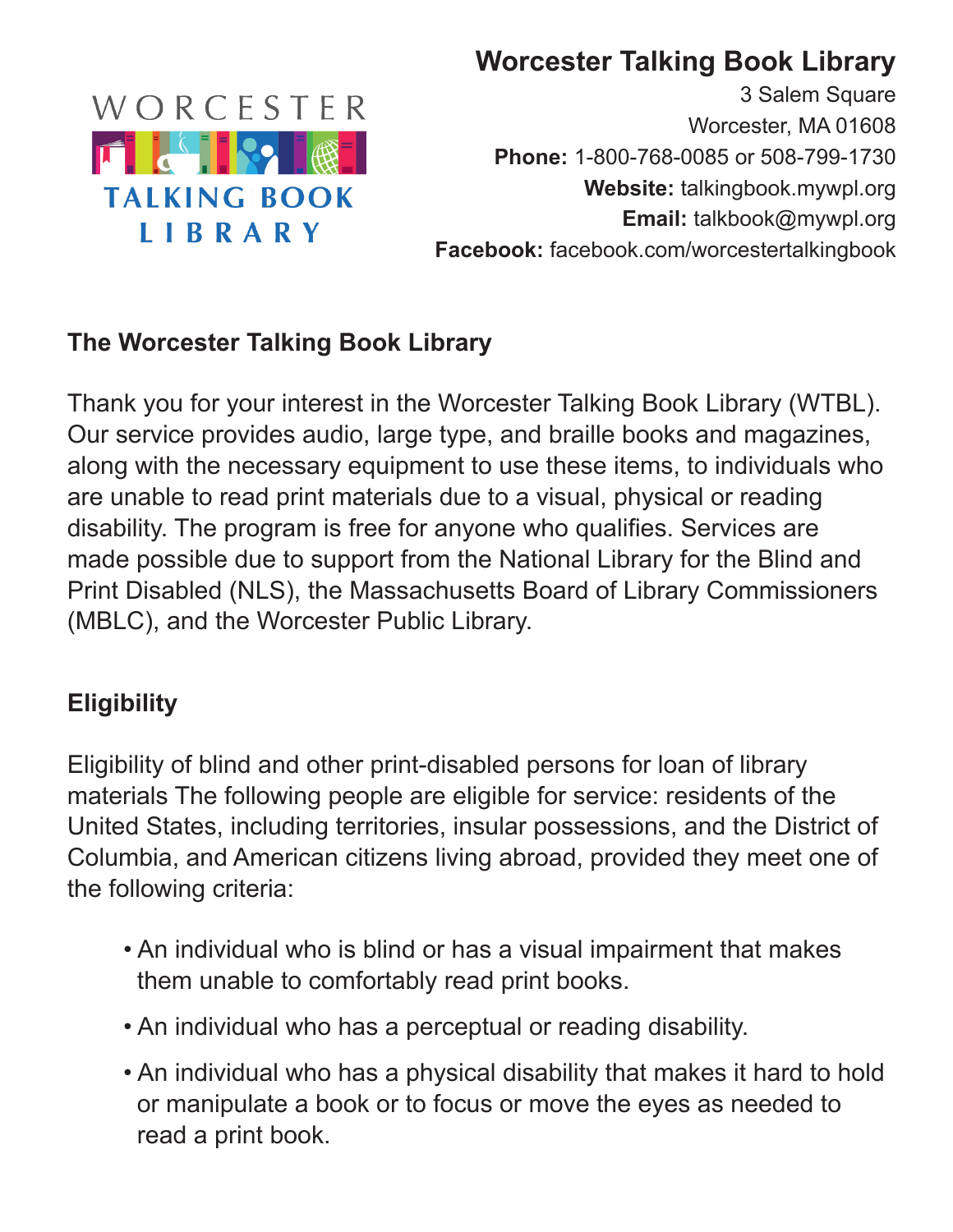• WTBL also provides books for institutions such as hospitals, public and private libraries, nursing homes, day care centers, schools, and other agencies serving individuals who meet the criteria above.

### **What items are available?**

Once approved, patrons will have access to a wide array of materials such as audiobooks and playback materials, braille, large type books, and descriptive DVDs. Patrons can also opt to download their own talking books onto their personal tablet or phone using Braille and Audio Reading Download (BARD). BARD allows patrons to download books with their computers, place the file onto a cartridge and play in their talking book machine. BARD Mobile allows access through smart device. The library also offers magazines in audio, large type, and braille format, and can provide patrons access to newspapers in audio format via NFB-NEWSLINE. Materials are available for all ages and come in a variety of world languages. The library also has a small library of things, loaning out accessibility items such as magnifiers, puzzles and games.

### **How does it work?**

Patrons can use our services in a variety of ways. Materials can be sent in the mail and returned free of postage. Patrons have the option to download items on their personal tablets or smartphones through BARD Mobile. Patrons can also download talking books from their computers and play them on provided machines.

Books can be requested in a variety of ways. Library staff can select items based on your interests. We frequently send out new book lists that you can select from and mail back. You can also call, email, or choose books through our online catalog and your own personal account.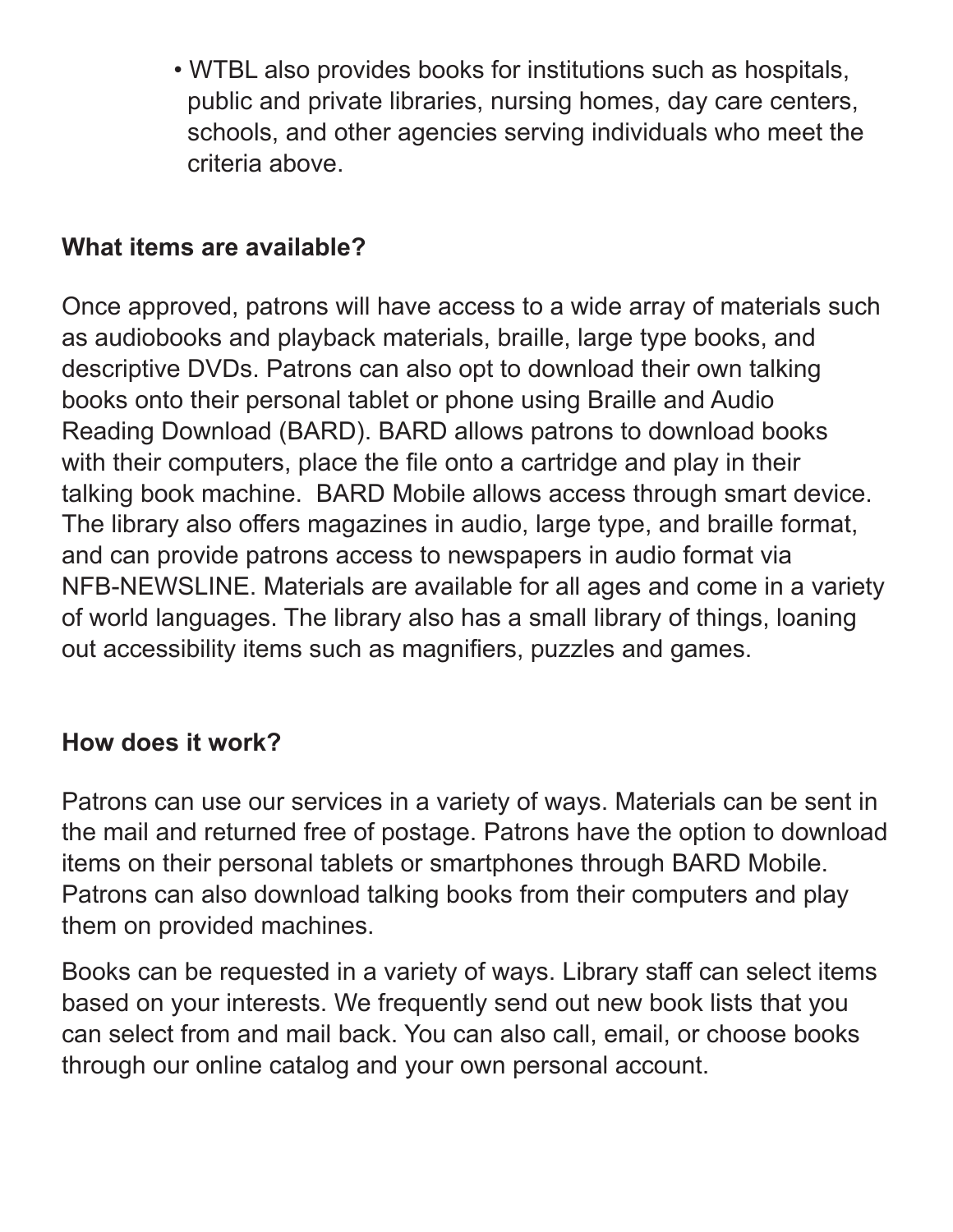### **Worcester Talking Book Library**



3 Salem Square Worcester, MA 01608 **Phone:** 1-800-768-0085 or 508-799-1730 **Website:** talkingbook.mywpl.org **Email:** talkbook@mywpl.org **Facebook:** facebook.com/worcestertalkingbook

# **APPLICATION FOR FREE LIBRARY SERVICE FOR INDIVIDUALS**

Library service is provided through a partnership of the MBLC and the NLS.

|                                                                                                       | $\Box$ I would like to receive occasional information about WTBL by email.                                                                                                                                                                                                         |                                                                                                    |
|-------------------------------------------------------------------------------------------------------|------------------------------------------------------------------------------------------------------------------------------------------------------------------------------------------------------------------------------------------------------------------------------------|----------------------------------------------------------------------------------------------------|
|                                                                                                       |                                                                                                                                                                                                                                                                                    |                                                                                                    |
|                                                                                                       | <b>HEARING IMPAIRMENT:</b> □ Moderate □ Profound                                                                                                                                                                                                                                   |                                                                                                    |
| armed forces of the United States.                                                                    | Veteran Status: $\bigsqcup$ By law, preference in lending materials is given to<br>veterans. Please check box if you have been honorably discharged from the                                                                                                                       |                                                                                                    |
|                                                                                                       | Individual to contact in the event you cannot be reached:                                                                                                                                                                                                                          |                                                                                                    |
|                                                                                                       |                                                                                                                                                                                                                                                                                    |                                                                                                    |
|                                                                                                       |                                                                                                                                                                                                                                                                                    |                                                                                                    |
|                                                                                                       | How did you learn about the NLS free library service? Check up to three:                                                                                                                                                                                                           |                                                                                                    |
| Veterans Affairs/<br>Defense Health<br>Agency<br>School<br>Friend/Family<br>Consumer/Support<br>TV Ad | $\Box$ Other ad, (specify $\Box$ Public Library<br>below)<br>    Other Health Care<br>Professional<br>Vocational<br><b>Rehabilitation Center</b><br>Other:<br><u> 1989 - Johann Barbara, martin amerikan basal dan berasal dan berasal dalam basal dan berasal dan berasal dan</u> | $\Box$ Event/Expo<br>Radio Ad<br>Internet/Social Media<br>(specify below)<br>Other (specify below) |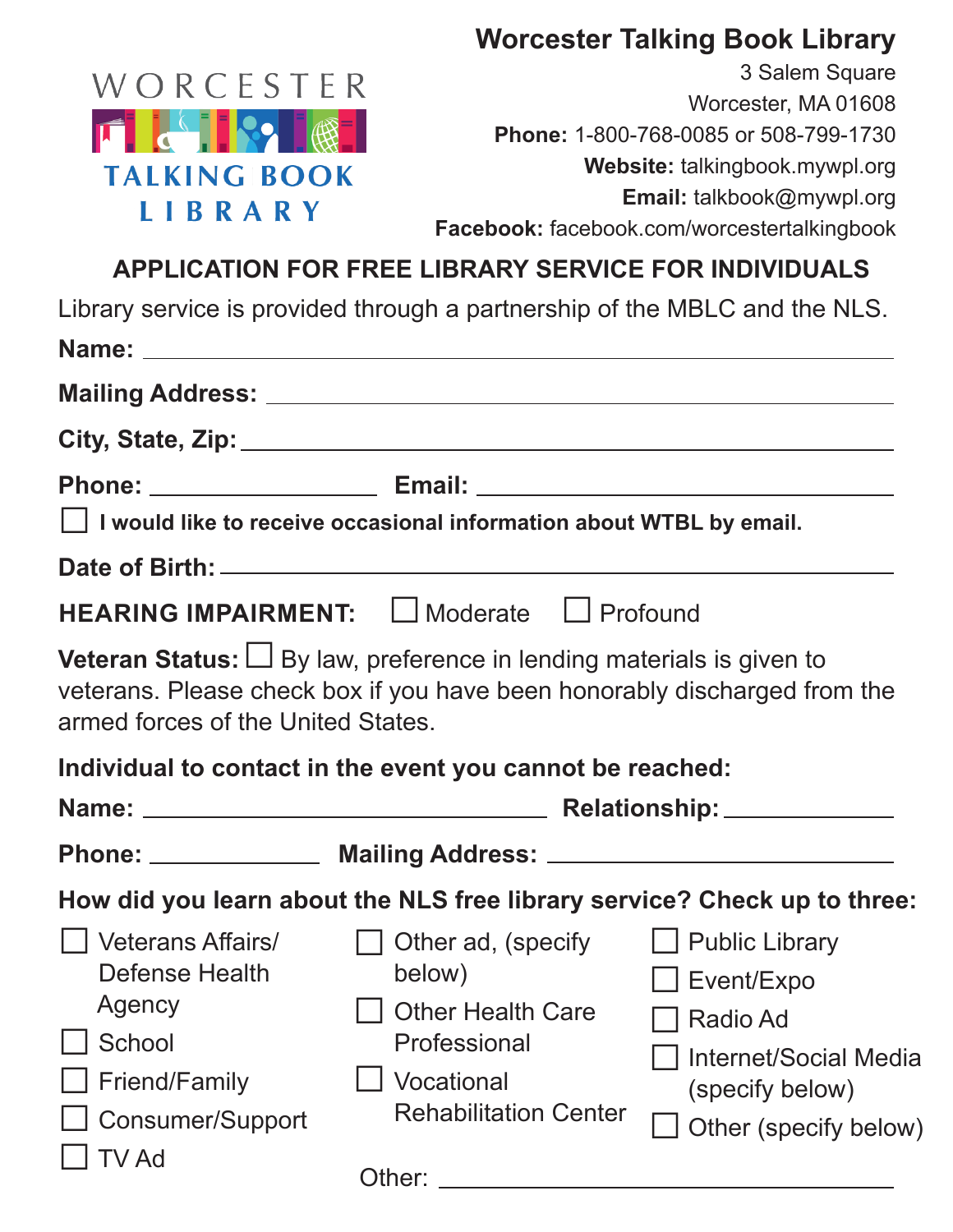# **Eligibility**

Please check the primary disability preventing you from reading standard print.

| <b>Blind</b> |
|--------------|
|              |

| <b>Blindness:</b> Vision 20/200 or less in the better eye with corrective lens |
|--------------------------------------------------------------------------------|
| or visual field is no greater than 20 degrees.                                 |



 **Visually Impaired:** Unable to read standard print without aids other **□** than regular glasses.

□ Physically Impaired: Unable to read standard printed material due to physical disability.

□<br> **□Reading Disability:** Disability must be physically based (an organic starting) and the facetion of the starting dysfunction) and of sufficient severity to prevent reading standard print.

 **Deaf/Blind □**

### **Accommodations:**

□ Headphones

 **Remote - useful for turning off and on for patrons with mobility issues □**

□ Amplifier - will need additional authorization from an audiologist

□ <del>USB</del> flash drive adapter (in order to use a personal flash drive with <br> **□** USB flash drive adapter (in order to use a personal flash drive with  **the player)**

### **Authorization Form:**

I certify the applicant named has requested library service and is unable to read or use standard printed materials for the reason(s) indicated above. This document must be physically signed to be accepted.

| Date: ________________ |
|------------------------|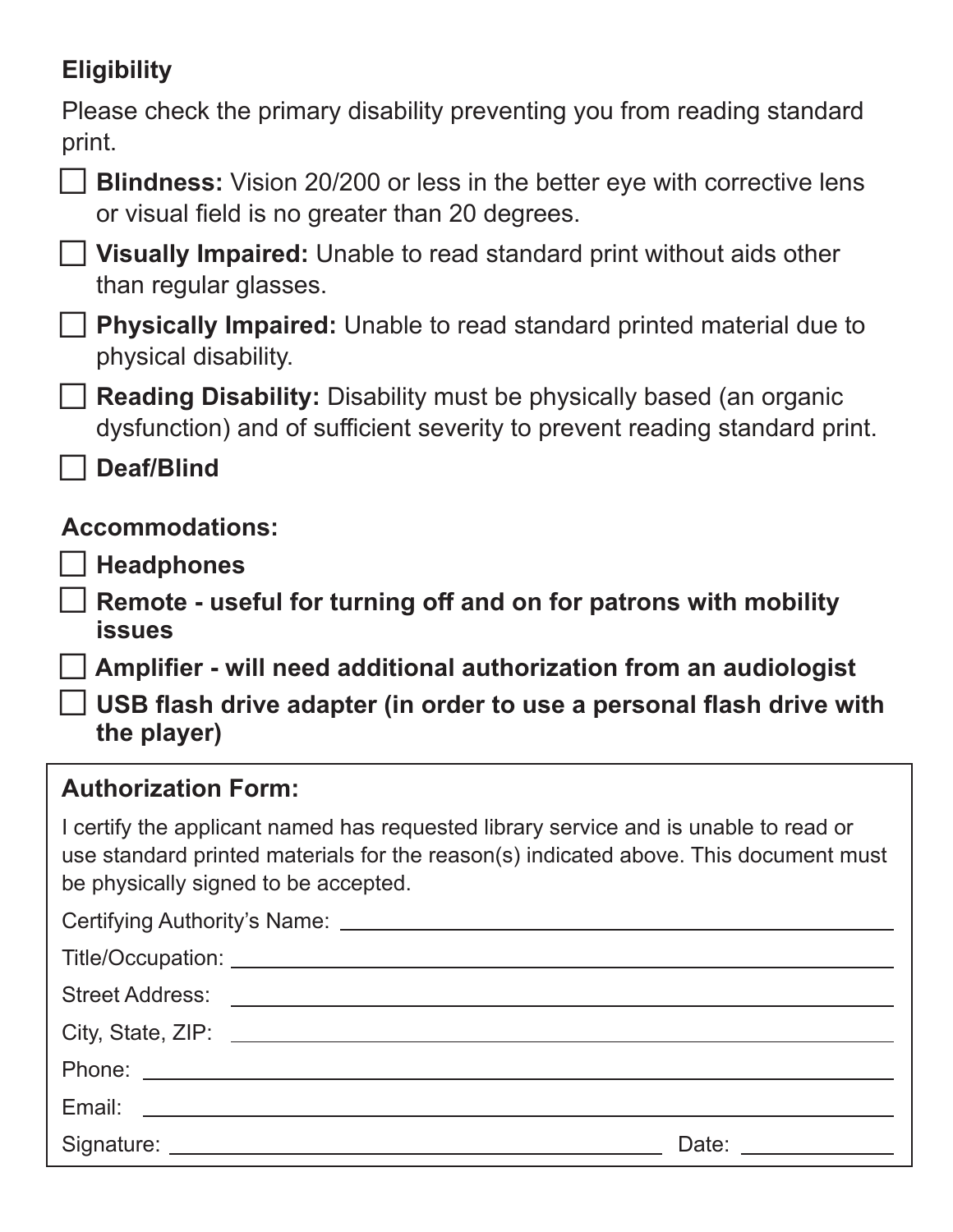# **SUBJECT CATEGORIES (PARTIAL LIST)**

Please mark your favorite subjects. You can always order materials from any subject area. For additional categories please call the library.

### **READING PREFERENCES:**

|                                    |  | $\Box$ No strong language $\Box$ No violence $\Box$ No explicit descriptions of sex |  |
|------------------------------------|--|-------------------------------------------------------------------------------------|--|
| Languages other than English:      |  |                                                                                     |  |
| Other authors and subjects I like: |  |                                                                                     |  |
|                                    |  |                                                                                     |  |

- **( )** *I wish to have books selected for me.*
- **( )** *Send only the specific titles I request. Do not select books for me.*

# **PLAYBACK EQUIPMENT:**

 $\Box$  I have a personal mobile device (iPhone, Android, iPad, or Kindle Fire) and Internet or cellular access. I want to download digital talking books and/or eBraille materials to read instantly with the free BARD Mobile application. Please provide your email address for BARD registration. **□**

I would like to receive audiobooks and magazines on cartridges through the mail. Please loan me a free talking book player and mail me my books and magazines. **□**

# **FICTION:**

| Adventure                          | Horror                       | Romance                     |
|------------------------------------|------------------------------|-----------------------------|
| Amish                              | Humor                        | <b>Romance - Historical</b> |
| Animals                            | Legal                        | <b>Romance - Spicy</b>      |
| <b>Bestsellers</b>                 | <b>LGBTQI</b>                | <b>Science Fiction</b>      |
| <b>Black Interest</b>              | <b>Massachusetts</b>         | <b>Sea Stories</b>          |
| Christian                          | Interest                     | <b>Short Stories</b>        |
| <b>Classics</b>                    | <b>Medical Fiction</b>       | <b>Sports</b>               |
| Erotica                            | <b>Mysteries</b>             | Spy Stories                 |
| <b>Family Stories</b>              | Mystery - Cozy               | Suspense                    |
| <b>Frontier &amp; Pioneer Life</b> | Mystery - Historic           | <b>Thriller</b>             |
| <b>Gothic Fiction</b>              | Occult                       | <b>War Stories</b>          |
| <b>Historical Fiction</b>          | <b>Psychological Fiction</b> | Westerns                    |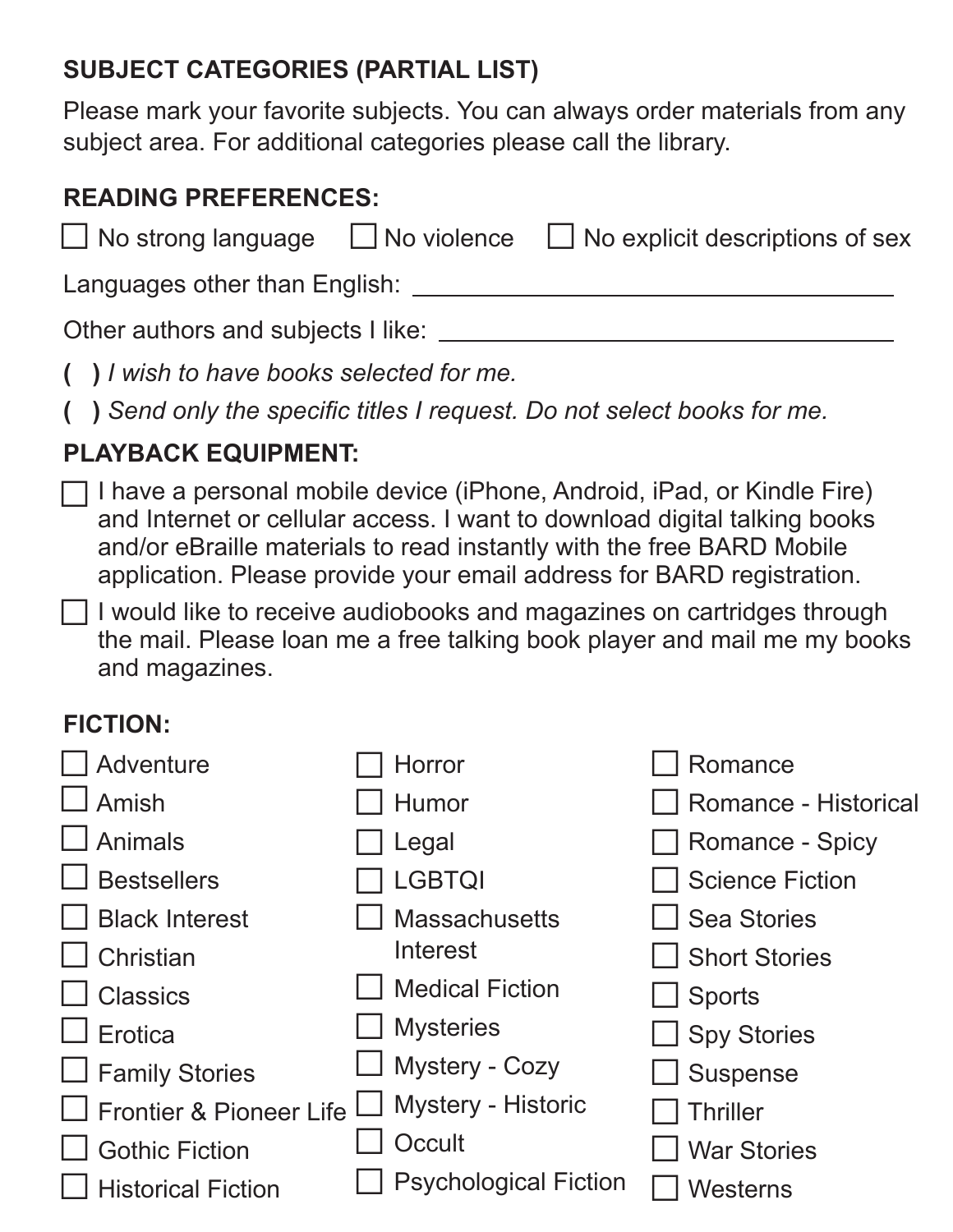### **NONFICTION:**

| NUNFIU HUN.                                                                       |                                                                          |                         |  |
|-----------------------------------------------------------------------------------|--------------------------------------------------------------------------|-------------------------|--|
| <b>Adventure</b>                                                                  | <b>Health and Nutrition</b>                                              | Poetry                  |  |
| <b>Animals</b>                                                                    | History - U.S.                                                           | <b>Politics</b>         |  |
| Autobiography                                                                     | History - War                                                            | Psychology and          |  |
| <b>Bestsellers</b>                                                                | History - World                                                          | <b>Self Help</b>        |  |
| <b>Biography</b>                                                                  | <b>Humor</b>                                                             | <b>Religion - Bible</b> |  |
| <b>Biography - Movie</b>                                                          | <b>LGBTQI</b>                                                            | <b>Studies</b>          |  |
| <b>Stars</b>                                                                      | <b>Massachusetts</b>                                                     | Religion                |  |
| <b>Biography - Politics</b>                                                       | Interest                                                                 | <b>Science</b>          |  |
| <b>Black Interest</b>                                                             | <b>Meditation</b>                                                        | <b>Sports</b>           |  |
| <b>Business</b>                                                                   | <b>Music</b>                                                             | <b>Travel</b>           |  |
| Cooking and                                                                       | <b>Nature</b>                                                            | True Crime              |  |
| Housekeeping                                                                      | Philosophy                                                               |                         |  |
| <b>SACRED TEXTS:</b><br>The Book of Mormon<br>The Torah<br>The Bible<br>The Quran |                                                                          |                         |  |
| <b>ADDITIONAL SERVICES:</b>                                                       |                                                                          |                         |  |
| NEWSLINE - telephone and online newspaper service                                 |                                                                          |                         |  |
| <b>Braille books and magazines</b>                                                |                                                                          |                         |  |
|                                                                                   | $\Box$ Magazines - send more information on magazines that are available |                         |  |
|                                                                                   | □ Music Scores - I am interested in receiving music scores               |                         |  |
|                                                                                   |                                                                          |                         |  |
| <b>PREFERENCES:</b>                                                               |                                                                          |                         |  |
| <b>Braille</b><br>  Audiobooks                                                    |                                                                          |                         |  |
| Large Type □ Children's Large Type Picture Books                                  |                                                                          |                         |  |
| Descriptive DVDs - DVDs with additional describing scenes in film                 |                                                                          |                         |  |
| BARD Interest - Braille and Audio Reading Download will allow users to            |                                                                          |                         |  |

 download their own books to play on their machine, or stream audiobooks onto their IOS or Android smartphones or tablets. Users must have reliable internet, a computer and/or a smartphone or tablet.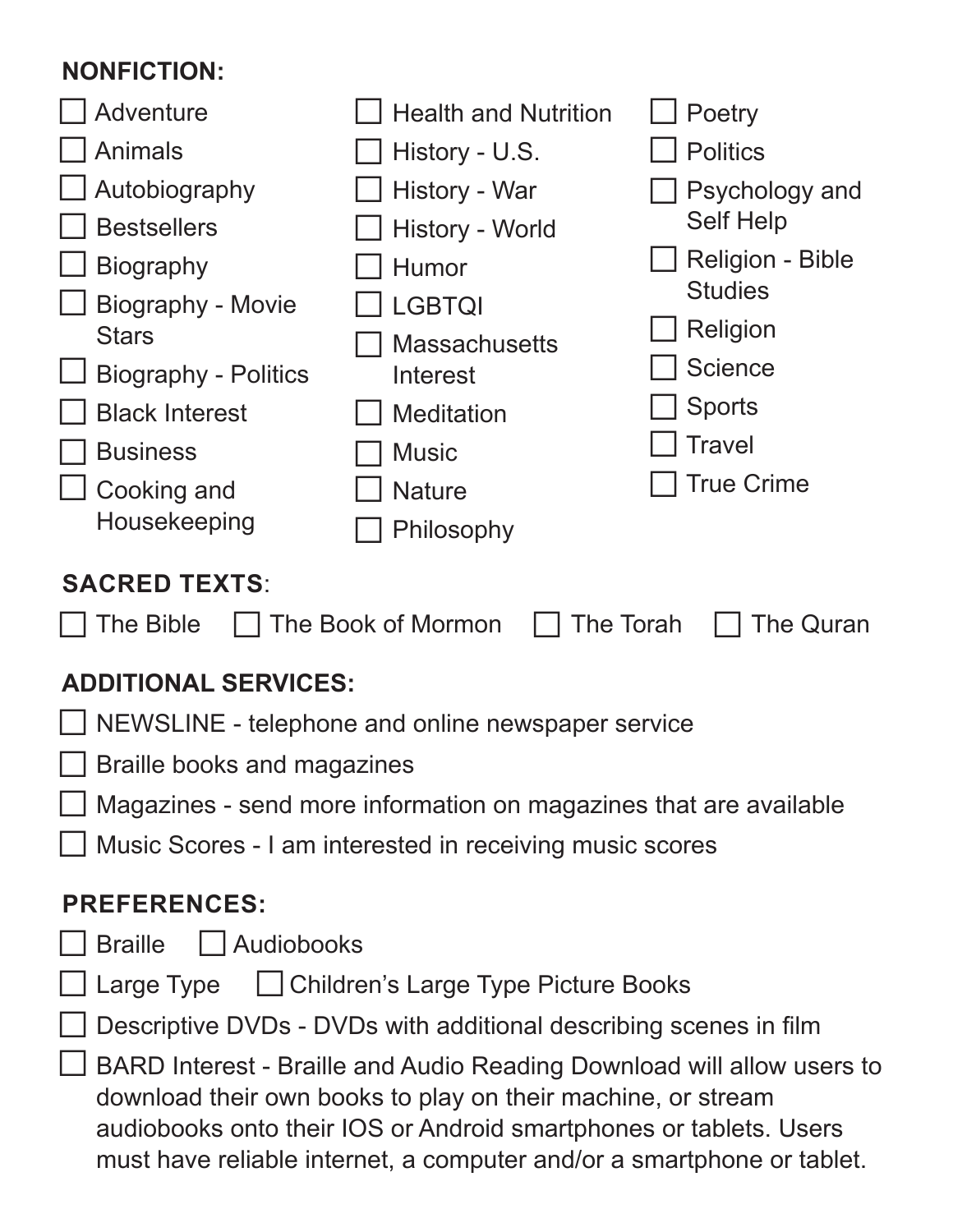### **Who should authorize my application?**

Eligibility must be certified by one of the following: doctor of medicine, doctor of osteopathy, ophthalmologist, optometrist, psychologist, registered nurse, therapist, or professional staff of hospitals, institutions, and public or welfare agencies (such as an educator, social worker, case worker, counselor, rehabilitation teacher, certified reading specialist, school psychologist, superintendent, or librarian).

### **Cost of Services**

All services are free of charge thanks to funding from the Commonwealth of Massachusetts and the materials provided by the National Library Service (NLS). Most items are sent through the mail and can be returned without postage. Patrons also have the option of coming to the Main Branch of the Worcester Public Library to access materials.

### **Other Services**

Patrons of the WTBL have access to a wide array of services through the library, including using our public space which has accessible computers. Patrons also receive information on new book releases as well as newsletters with information about the library such as programs and events.

### **Questions?**

To participate in services, please fill out the included application. For additional questions, call us at 508-799-1730 or email us at talkbook@mywpl.org.